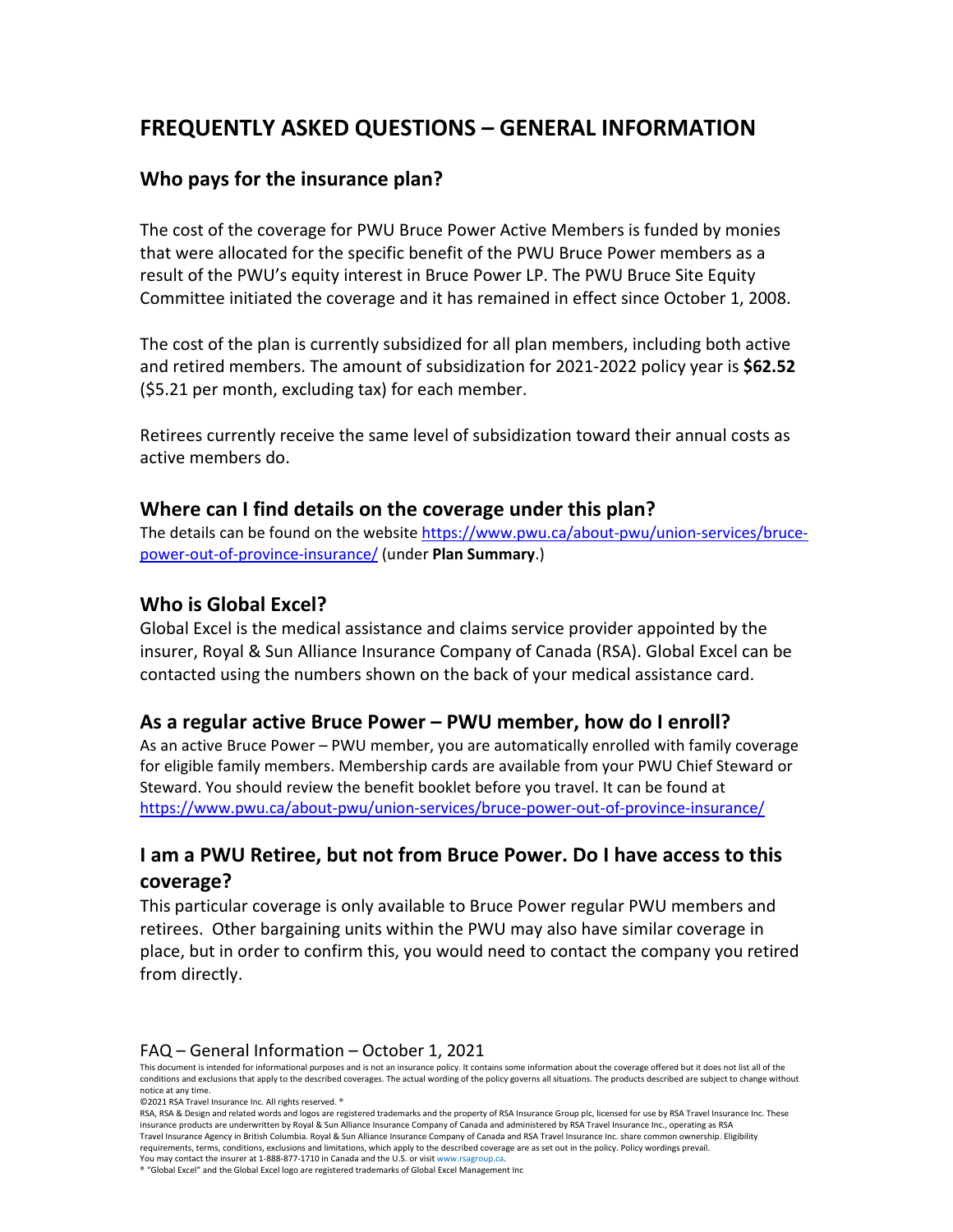#### **Is this coverage the same as the plans for other PWU Retirees?**

No. Although there may be some similarities between some of the plans, they are separate and administered as such. Those who are not Bruce Power retirees should contact your local Human Resources to confirm your coverage.

#### **Can Appendix A members access this coverage?**

No. This insurance is restricted to regular active members (including members on long term disability), as well as retired members who specifically enroll for coverage within 60 days of their retirement date. Contact PSBT (Power Sector Benefits Trust) for information on plans available to Appendix A members.

## **Why do I need travel insurance? Doesn't my government health insurance plan (GHIP) cover me?**

GHIP will generally only cover a limited portion of any medical costs incurred outside of your province or territory of residence or outside Canada. It's important to ensure you have adequate coverage.

Please note, to be eligible for this insurance, you must be covered under the government health insurance plan of your province or territory of residence.

## **How many days am I allowed to be out of province before my provincial health care plan expires?**

Check with your provincial health care plan for the information on allowed absences.

## **What is the length of stay allowable under the plan? Do I need to purchase extra coverage to extend my stay beyond 60 days?**

Active members provide coverage for up to 60 days per trip. Retired members have coverage up to the level they purchased at renewal.

Retiree members have the option to enroll for a coverage period of 60, 90, 120, 150 or 180 days per trip. Retired members can choose the coverage period at the time of renewal.

If you need coverage for a trip longer than the coverage period on your insurance, you can contact the insurer directly at **1-877-832-6025** to purchase additional insurance. The additional insurance is a separate insurance with its own terms and conditions. Note that you must continue to be covered by your government health insurance plan of your province or territory of residence.

#### FAQ – General Information – October 1, 2021

This document is intended for informational purposes and is not an insurance policy. It contains some information about the coverage offered but it does not list all of the conditions and exclusions that apply to the described coverages. The actual wording of the policy governs all situations. The products described are subject to change without notice at any time.

©2021 RSA Travel Insurance Inc. All rights reserved. ®

RSA, RSA & Design and related words and logos are registered trademarks and the property of RSA Insurance Group plc, licensed for use by RSA Travel Insurance Inc. These insurance products are underwritten by Royal & Sun Alliance Insurance Company of Canada and administered by RSA Travel Insurance Inc., operating as RSA Travel Insurance Agency in British Columbia. Royal & Sun Alliance Insurance Company of Canada and RSA Travel Insurance Inc. share common ownership. Eligibility requirements, terms, conditions, exclusions and limitations, which apply to the described coverage are as set out in the policy. Policy wordings prevail. You may contact the insurer at 1-888-877-1710 in Canada and the U.S. or visi[t www.rsagroup.ca.](http://www.rsagroup.ca/)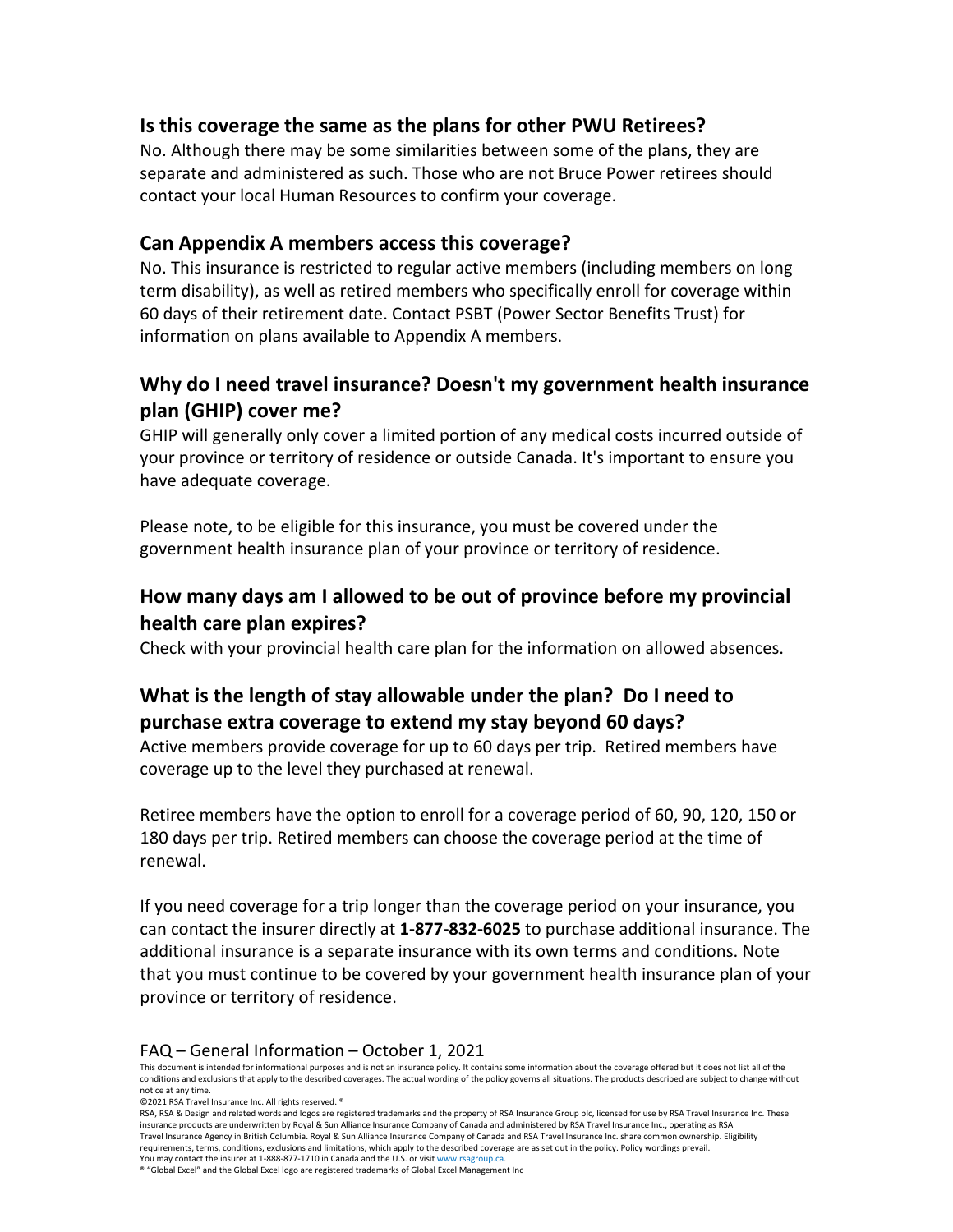### **Do I need to advise someone before I travel?**

No. However, if you have a medical emergency during your trip, you must contact Global Excel, before seeking medical treatment. In the event of a claim, you must provide proof of the departure and return date.

## **When do my allowable days of travel reset?**

Coverage for each trip starts the day you leave your home province and ends the day you return to your home province. Refer to your documentation to determine the maximum number of days allowed per trip.

## **How long do I need to be in my home province before I can leave for another trip?**

The policy does not define a specific time in which you must be in your home province before starting another trip.

### **What is considered as proof of return?**

Proof of returning to home province could include airline tickets or receipts provided it clearly identifies that you returned to your home province and when.

## **If my trip coincides with the renewal of my coverage year, will the applicable period of coverage for my travel plan reset on October 1?**

No. The coverage period defines the number of days allowed per trip. The coverage period does not reset in the middle of a trip.

If you are planning to travel at the time of the renewal date, ensure your coverage is in place before you leave.

#### **What is my policy number?**

- For active members (regular Members, including members on long term disability), the policy # is 1106796. *Please ensure you have a medical assistance card showing the above policy number. They are available through your Chief Steward.*
- For Retired Members: For all retired members who have active coverage through RSA, the policy number is 53807562.

*Your medical assistance card will be provided at time of enrollment.*

#### FAQ – General Information – October 1, 2021

©2021 RSA Travel Insurance Inc. All rights reserved. ®

This document is intended for informational purposes and is not an insurance policy. It contains some information about the coverage offered but it does not list all of the conditions and exclusions that apply to the described coverages. The actual wording of the policy governs all situations. The products described are subject to change without notice at any time.

RSA, RSA & Design and related words and logos are registered trademarks and the property of RSA Insurance Group plc, licensed for use by RSA Travel Insurance Inc. These insurance products are underwritten by Royal & Sun Alliance Insurance Company of Canada and administered by RSA Travel Insurance Inc., operating as RSA Travel Insurance Agency in British Columbia. Royal & Sun Alliance Insurance Company of Canada and RSA Travel Insurance Inc. share common ownership. Eligibility requirements, terms, conditions, exclusions and limitations, which apply to the described coverage are as set out in the policy. Policy wordings prevail. You may contact the insurer at 1-888-877-1710 in Canada and the U.S. or visi[t www.rsagroup.ca.](http://www.rsagroup.ca/)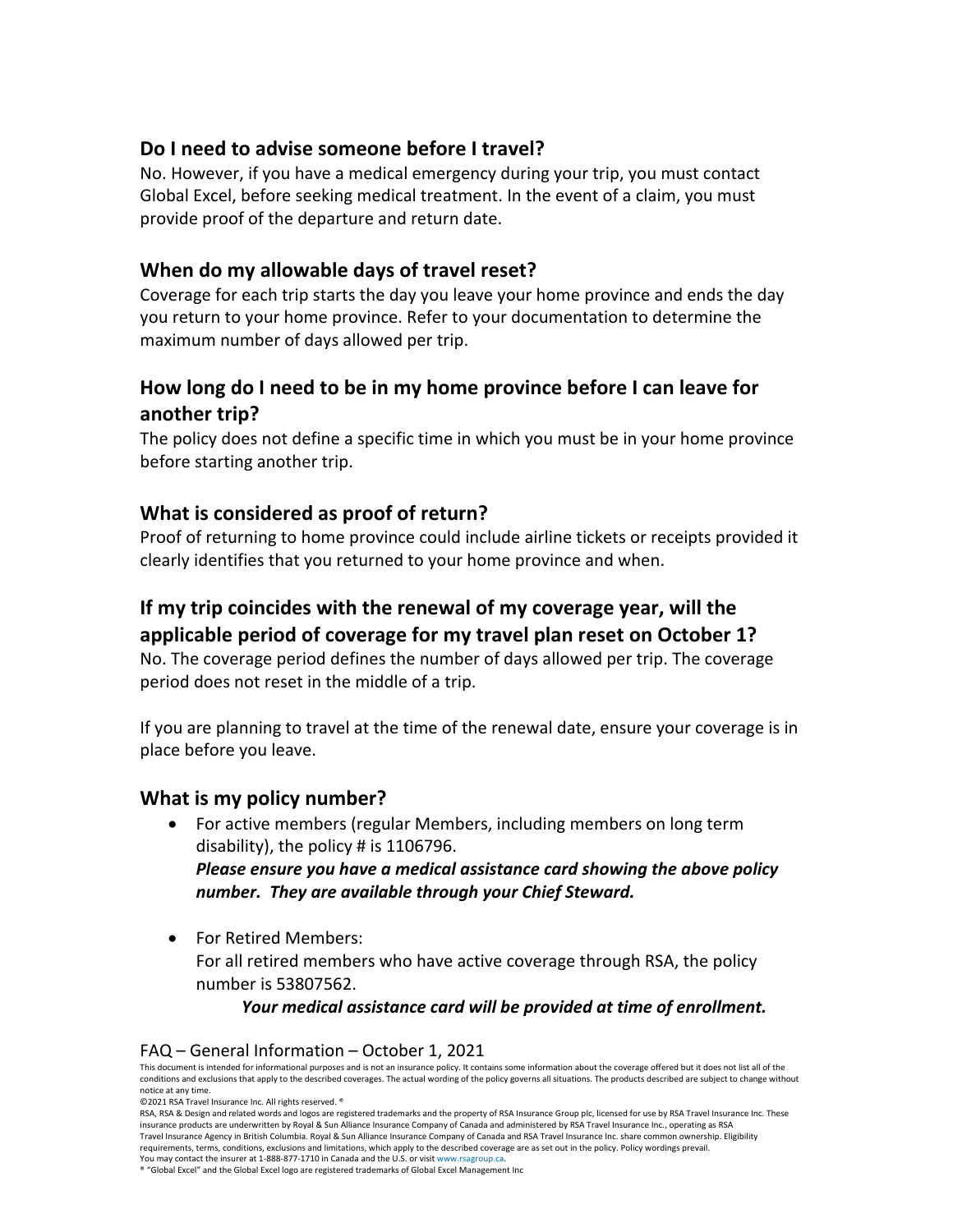## **Who is the administrator of the plan and who should questions related to administration be directed to?**

The PWU is the administrator of the plan and questions related to the administration of the plan should first be directed to the website (**Website:** [https://www.pwu.ca/about-pwu/union](https://www.pwu.ca/about-pwu/union-services/bruce-power-out-of-province-insurance/)[services/bruce-power-out-of-province-insurance/](https://www.pwu.ca/about-pwu/union-services/bruce-power-out-of-province-insurance/)

In the event your answers cannot be found there or if you have specific inquiries related to the insurance plan, contact **Linda Crombeen** at **519-386-0765** or **[linda.crombeen@brucepower.com](mailto:linda.crombeen@brucepower.com)** for assistance.

The insurer should be contacted to purchase additional insurance for the number of days in excess of what your coverage period allows.

If you have a medical emergency during your trip, you must contact Global Excel, before seeking medical treatment.

## **If my spouse is retired but I am still an active PWU member, is there a requirement for my spouse to enroll to obtain the coverage?**

Your spouse can continue to be covered under your active member coverage provided your spouse meets the eligibility for dependent coverage. However, when you retire, you would need to enroll for family coverage within 60 days of your retirement date.

## **Our Extended Health Benefits are under my retired spouse's name through Bruce Power. Does this impact my spouse's coverage under my Group Out-of-Province/Canada Travel Medical Emergency Insurance?**

Extended health care benefits through Bruce Power are separate from this plan and do not impact coverage under your Group Out-of-Province/Canada Travel Medical Emergency Insurance. Your spouse can continue to be covered under your active member coverage provided your spouse meets the eligibility for dependent coverage. However, when you retire, you would need to enroll for family coverage within 60 days of your retirement date.

#### **Pre-existing Conditions**

Travel insurance is designed to cover losses arising from sudden and unforeseeable circumstances. It is important that you read your benefit booklet and understand your coverage before you travel, as your coverage is subject to certain limitations and exclusions.

**Actives:** The claim must be "sudden and unforeseen"

#### FAQ – General Information – October 1, 2021

This document is intended for informational purposes and is not an insurance policy. It contains some information about the coverage offered but it does not list all of the conditions and exclusions that apply to the described coverages. The actual wording of the policy governs all situations. The products described are subject to change without notice at any time.

©2021 RSA Travel Insurance Inc. All rights reserved. ®

RSA, RSA & Design and related words and logos are registered trademarks and the property of RSA Insurance Group plc, licensed for use by RSA Travel Insurance Inc. These insurance products are underwritten by Royal & Sun Alliance Insurance Company of Canada and administered by RSA Travel Insurance Inc., operating as RSA Travel Insurance Agency in British Columbia. Royal & Sun Alliance Insurance Company of Canada and RSA Travel Insurance Inc. share common ownership. Eligibility requirements, terms, conditions, exclusions and limitations, which apply to the described coverage are as set out in the policy. Policy wordings prevail. You may contact the insurer at 1-888-877-1710 in Canada and the U.S. or visi[t www.rsagroup.ca.](http://www.rsagroup.ca/)